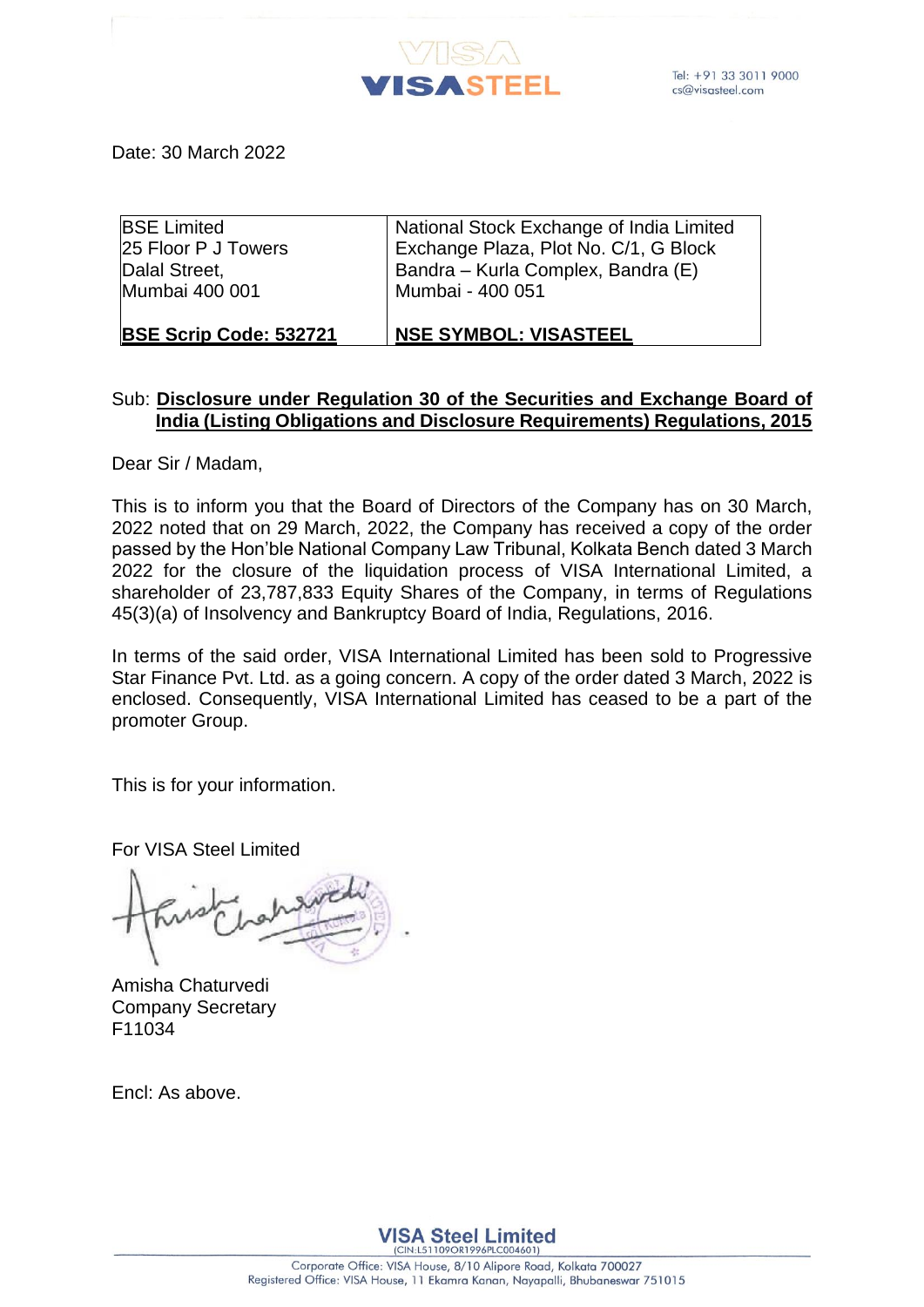### **IN THE NATIONAL COMPANY LAW TRIBUNAL KOLKATA BENCH-I**

## **KOLKATA**

**I.A.(IB) No. 1037/KB/2021 In C.P (IB) No.759/KB/2017** *In the matter of*

The Insolvency and Bankruptcy Code, 2016 read with Insolvency & Bankruptcy Board of India (Liquidation Process) Regulations, 2016 And

### **In the matter of**

An application under section 60(5) of the Insolvency and Bankruptcy Code, 2016 and read with Rule 11 of the National Company Law Tribunal Rules, 2016;

#### And

### **In the matter of**

An application under Regulation 32e,32(a),44 and 45(3)(a) of the Insolvency and Bankruptcy Board of India (Liquidation Process) Regulations, 2016.

And

## **In the matter of**:

**State Bank of India,** a public sector Banking and Financial Services Statutory body constituted under the State Bank of India Act,1955 and having its office at stressed Asset management Branch, Nagaland House, 8<sup>th</sup> floor, 11 and 13 Sarani, Kolkata- 700071.

…. Financial Creditor

#### Versus

**Visa International Limited**, a Company incorporated under the provisions of the Companies Act, 1956 and a Company within the meaning of Companies Act, 2013 and having its registered office at 8/10 Alipore Road, Kolkata- 700027 having CIN No: U51109WB1998PLC086454.

…. Corporate Debtor (now in liquidation).

## And

**Ashok Kumar Gulla,** having registration No**. IBBI/IPA-003/IP- N00024/2017-2018/10174,** Liquidator as appointed by an order dated 11.05.2021 of Visa International Limited having his office at RBSA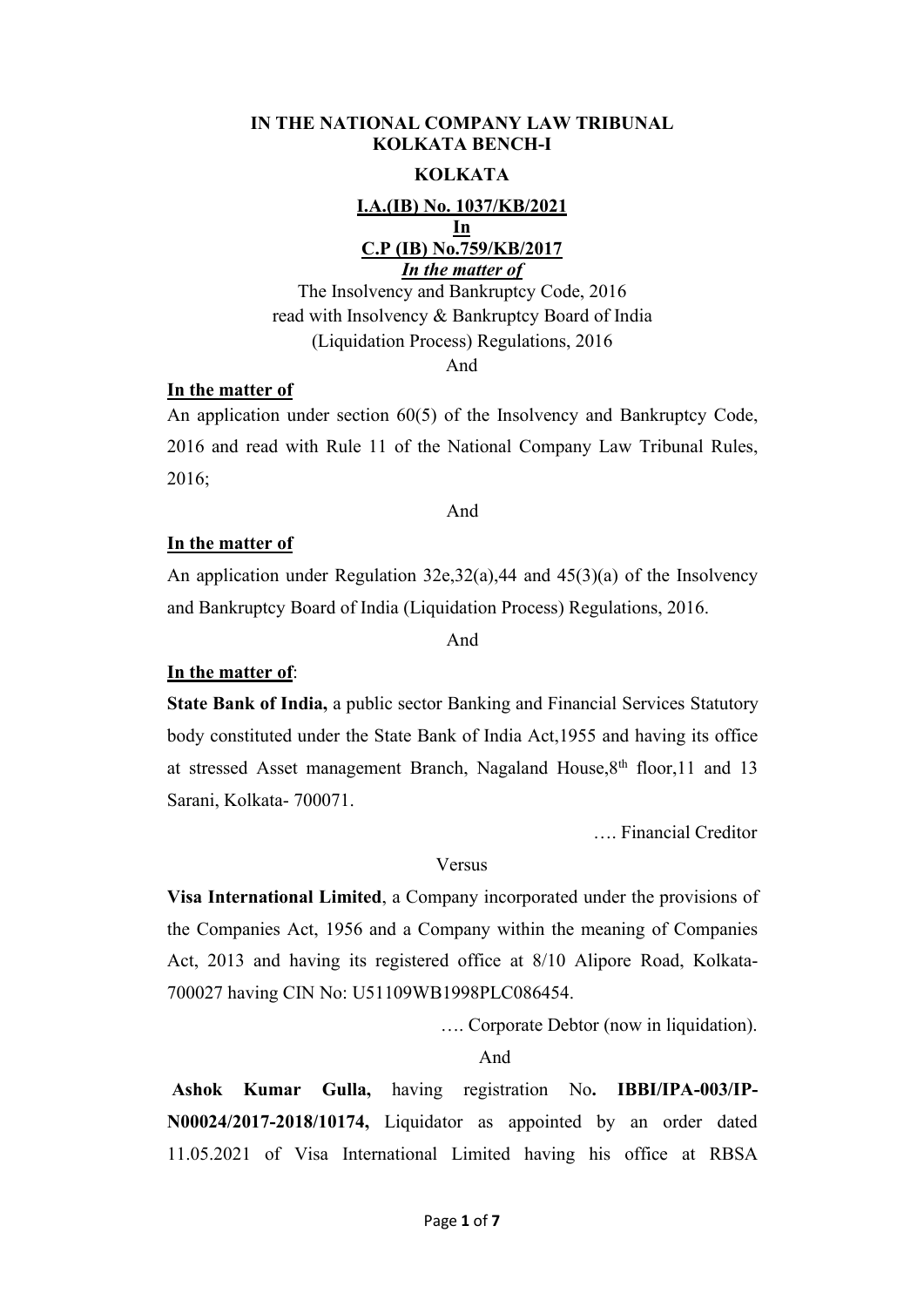I.A.(IB) 1037/KB/2021 In the contract of the contract of the contract of the contract of the contract of the contract of the contract of the contract of the contract of the contract of the contract of the contract of the contract of the contrac C.P (IB) No.759/KB/2017 *[In the matter of Visa International Ltd.]* 

Restructuring Advisors LLP, IAPL House II,23, South Patel Nagar, New Delhi -110008.

--------------------------------------------------------------------------------------------------------------------

…. Applicant/ Liquidator

Date of hearing  $\therefore$  24/02/2022

Order Pronounced on :03/03/2022

**Coram:**

# *Shri Rajasekhar, V.K, Member (Judicial) Shri Balraj Joshi, Member (Technical)*

# **Counsels appeared through Video Conference**

Mr. Ajay Gaggar, Adv.

Ms. Rakhi Purnima Paul, Adv. <br> } For Applicant /Liquidator in IA/1037/KB/2021

# *O R D E R*

# **Rajasekhar, V.R, Member (Judicial)**

- 1. The Court is convened by video conference.
- 2. This is an Interlocutory Application filed under section 60 (5) of the Insolvency and Bankruptcy Code, 2016 ('the Code') by the liquidator ('Applicant') namely, Mr. Ashok Kumar Gulla ('Liquidator') Liquidator of Visa International Limited (in liquidation) praying for:
	- (a) An order for the closure of the liquidation process in terms of Regulations 45(3)(a) of Insolvency and Bankruptcy Board of India, Regulations,  $2016$  $2016$  $2016$  (in-brevity IBBI) on compliance in Form- $H<sup>1</sup>$  of the directions passed by this Adjudicating Authority.
	- (b) An order directing the Registrar of Companies for recording the status of the corporate debtor as "active" as well as recording the names of the new directors in place of the erstwhile directors.

# **Facts** of the Case

3. Visa International Limited ('Corporate Debtor') was admitted into Corporate Insolvency Resolution Plan ('CIRP') on 07<sup>th</sup> August, 2019.

<span id="page-2-0"></span><sup>1</sup> Annexure A-1 at page no 29 to 33 of the IA No.1037/KB/2021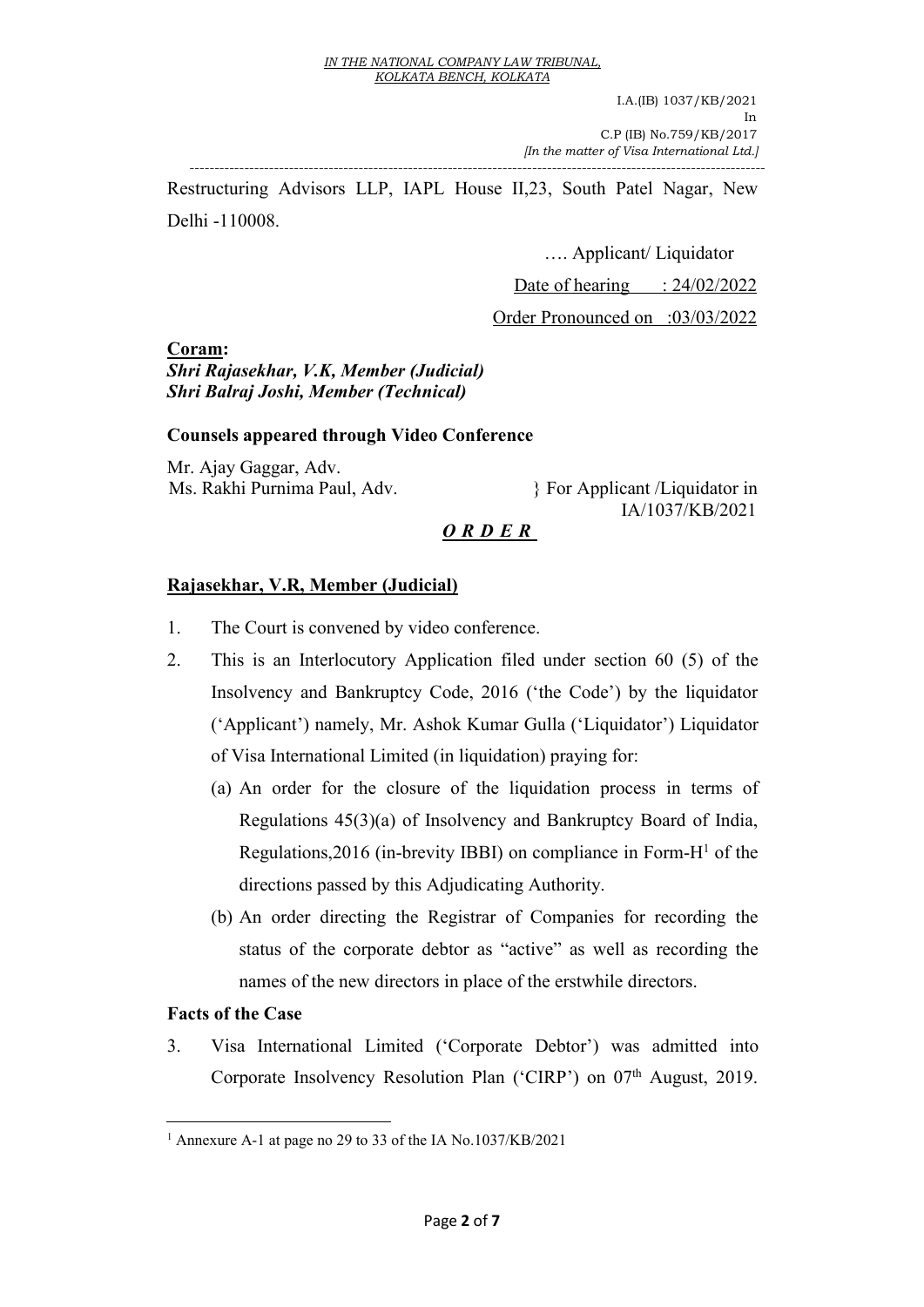-------------------------------------------------------------------------------------------------------------------- Further, this Adjudicating Authority vide order dated May 28, 2021 passed an order of liquidation under section 33 of the Insolvency and Bankruptcy Code, 2016 against the Corporate Debtor and Mr. Ashok Kumar Gulla was appointed as the liquidator.<sup>[2](#page-3-0)</sup>

- 4. The Applicant/Liquidator submitted that the applicant as per Regulation 12 of the IBBI (Liquidation Regulations), 2016 Public Announcement was made in **Form B** which was published in Kolkata editions of Financial Express (English) and Aajkaal (Bengali) dated 13<sup>th</sup> May,<br>2021[.](#page-3-1)<sup>3</sup>
- 5. The Applicant /liquidator submits that he issued invitation for scheme of compromise or arrangement under Section 230 of the Companies Act, 2013 by way of a Public Announcement, in Business Standard (English) and Aajkaal (Bengali), Kolkata Edition, pursuant to Regulation 2B of the IBBI (Liquidation Regulations), 2016.<sup>[4](#page-3-2)</sup> dated 19<sup>th</sup> May, 2019.
- 6. The Applicant /liquidator submits that the 1 st Stakeholders Consultation Committee Meeting (hereinafter referred to as the SCC meeting) of the corporate debtor dared 02 nd July,2021, liquidator informed that few investors showed interest to acquire the company under the scheme of compromise and arrangement. Two Expressions of Interest ("EOI") for scheme under Section 230 of Companies Act, 2013 were received from Sunrise Industries and Kundan Care Products Limited and in the said meeting the members of SCC also deliberated on impact of pledge of shares and mortgage of three properties on the sale of Corporate Debtor as going concern.<sup>[5](#page-3-3)</sup>
- 7. The Applicant /liquidator submits that on receipt of the claims from the stakeholders of Corporate Debtor in liquidation the Liquidator verified, admitted and updated the claims and a list of stakeholders was also e-

<span id="page-3-0"></span><sup>2</sup> Annexure A-2, page 34 of the application.

<span id="page-3-1"></span><sup>3</sup> Annexure A-3, page 58

<span id="page-3-2"></span><sup>4</sup> Annexure A-5, page 72

<span id="page-3-3"></span> $5$  Para-(m), page 12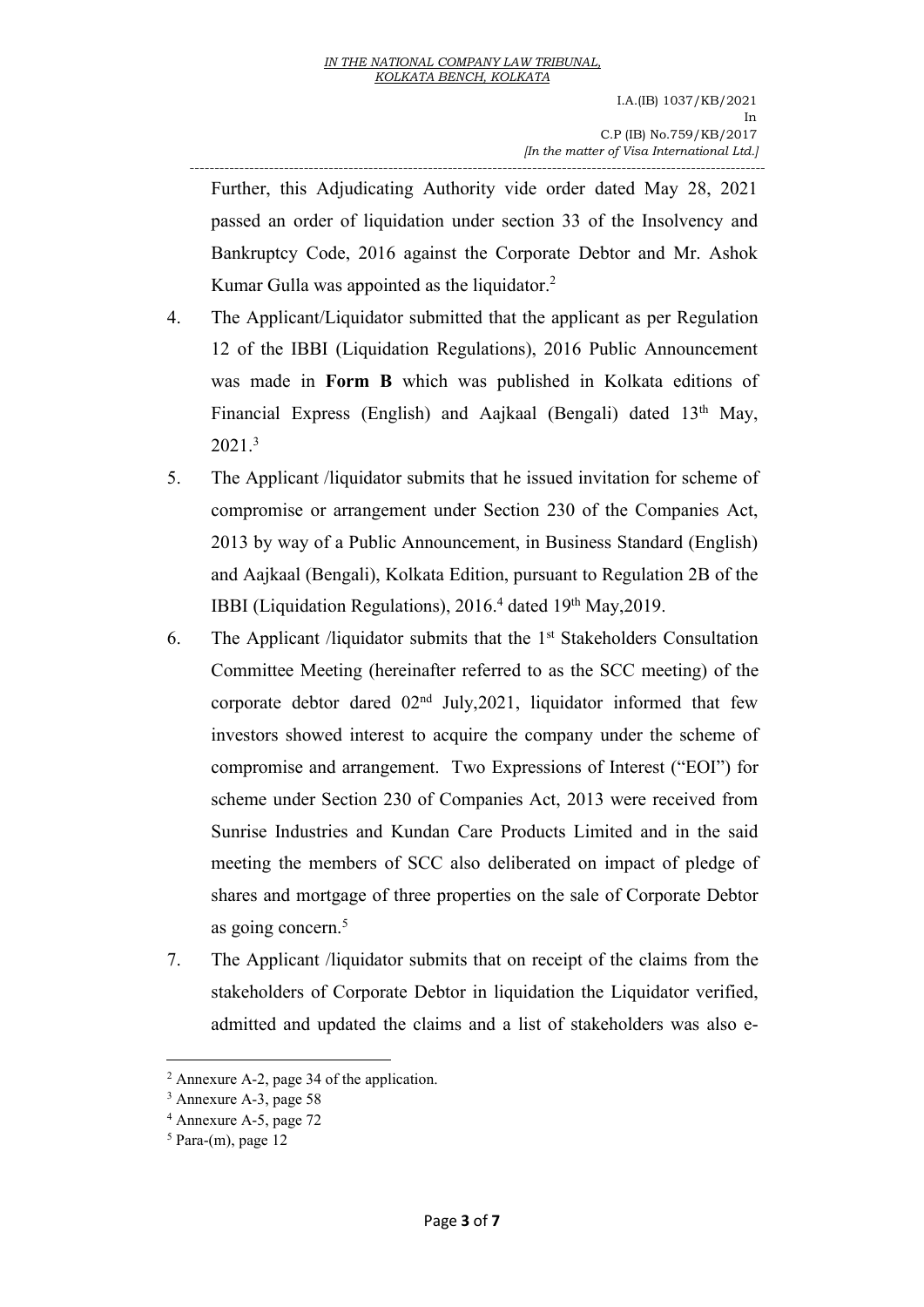filed with this Hon'ble Tribunal as per Regulation 31(2) of Liquidation Process Regulations dated 10<sup>th</sup> July, 2021.<sup>[6](#page-4-0)</sup>

--------------------------------------------------------------------------------------------------------------------

- 8. The Applicant /liquidator submits that in the  $2<sup>nd</sup>$  SCC meeting dated  $12<sup>th</sup>$ July, 2021, members of SCC decided to again invite Expression of Interest for scheme of Compromise or Arrangement under Section 230 of Companies Act, 2013 and the liquidator also discussed modalities for sale of Corporate Debtor as a going concern and members agreed to sell the corporate debtor as a going concern but without relinquishment of pledge of shares and mortgage on three properties.[7](#page-4-1)
- 9. The Applicant /liquidator submits that the liquidator once again made a public announcement in Business Standard ("English") and Aajkaal ("Bengali") for invitation of scheme dated 13 th July,2021 under Section 230 of Companies Act, 2013.[8](#page-4-2)
- 10. The Applicant /liquidator submits that the Liquidator has duly filed the preliminary reports and asset memorandum enclosing the valuers' report with Hon'ble Tribunal in compliance of Regulation 13 of Liquidation Process Regulations dated 22<sup>nd</sup> July, 2021.<sup>[9](#page-4-3)</sup>
- 11. The Applicant /liquidator submits that the scheme was discussed with the SCC members dated 28 th July,2021 held wherein that Sunrise Industries improved the financial offer to Rs 5.50 crores. The Sunrise Industries agreed to submit the revise scheme by 31<sup>st</sup> July, 2021, however, later withdrew the scheme vide mail dated 1<sup>st</sup> August, 2021.<sup>[10](#page-4-4)</sup>
- 12. The Liquidator invited offers for sale of the assets of the Corporate Debtor as 'a going concern' in terms of Regulation 32A and 32e of IBBI (Liquidation process) Regulations,2016 by fixing the reserve price of  $Rs.9,00,00,000/$ - (Rupees Nine Crore only) by an  $1<sup>st</sup>$  E-auction notice

<span id="page-4-0"></span><sup>6</sup> Para No.(e), page 08

<span id="page-4-1"></span> $7$  Para No.4(n), page 13

<span id="page-4-2"></span><sup>8</sup> Annexure A-5, page 75

<span id="page-4-3"></span> $9$  Para No. 4(h), page 10

<span id="page-4-4"></span><sup>10</sup> Para No. 4(o), page 14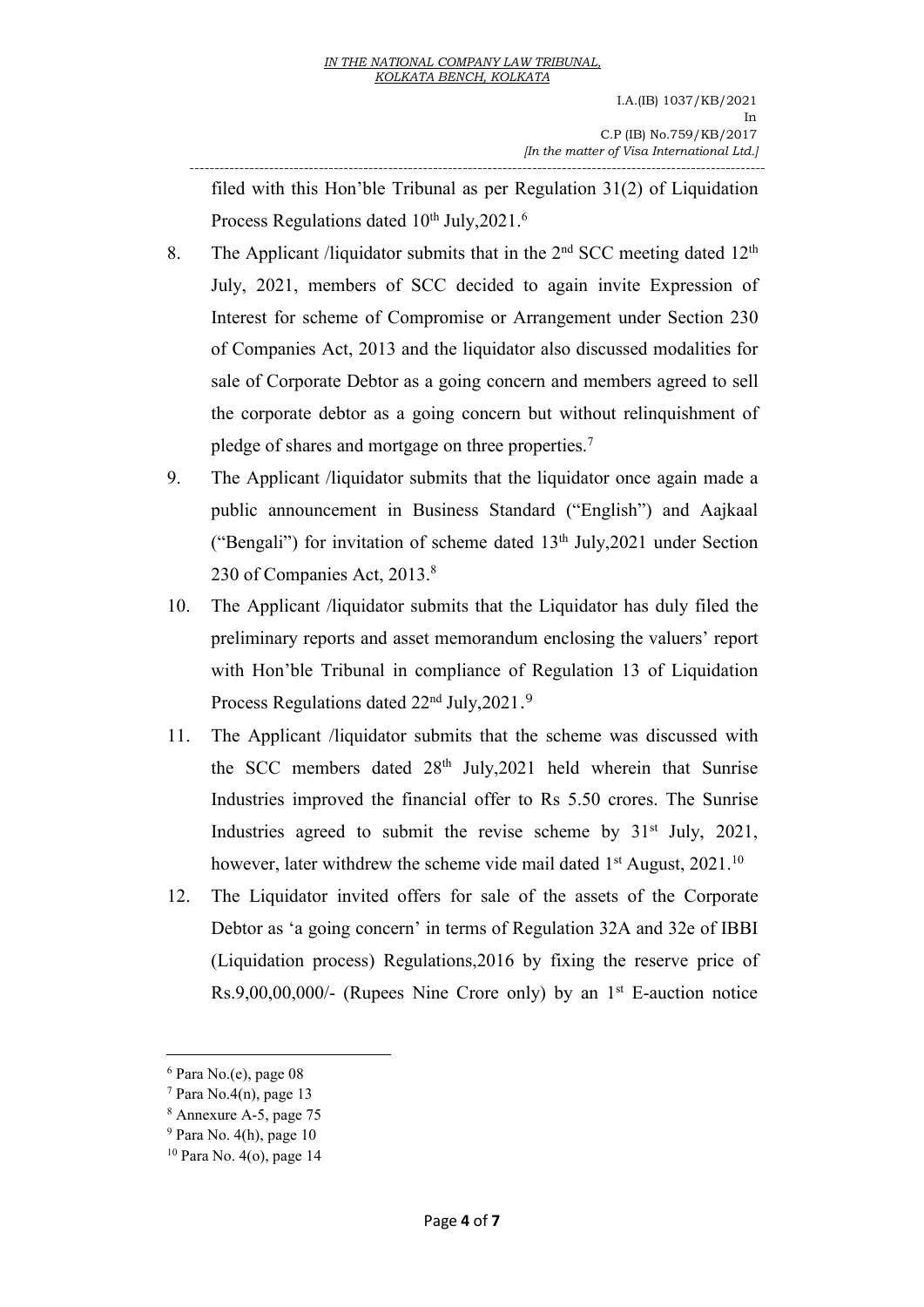I.A.(IB) 1037/KB/2021 In the contract of the contract of the contract of the contract of the contract of the contract of the contract of the contract of the contract of the contract of the contract of the contract of the contract of the contrac C.P (IB) No.759/KB/2017 *[In the matter of Visa International Ltd.]* --------------------------------------------------------------------------------------------------------------------

dated August 05,  $2021$ .<sup>[11](#page-5-0)</sup>

- 13. The Applicant for the purpose of E-auction process of a Corporate debtor as a going concern caused a public advertisement on  $10<sup>th</sup>$ th August,2021 by making release in Financial Express (English daily) and Aajkal (Bengali daily) [12](#page-5-1) and the last date for submission of documents for 1 st Auction by the bidders, i.e. Eligibility Certificate under Section 29A, Bid Application Form and Non-Disclosure Agreement along with EMD held on 06<sup>th</sup> September, 2021 in the manner specified in Schedule I under Regulation 33 of the Regulations, *ibid* and with respect to this e auction, the liquidator received Expression of interest ("EoI") from only one bidder i.e., Progressive Star Finance Pvt.Ltd. (Successful Bidder) after verification of the eligibility under section 29A of the Insolvency and Bankruptcy Code, 2016.
- 14. Progressive Star Finance Pvt.Ltd. (Successful Bidder) by depositing Earnest Money Deposit (EMD) to the tune of Rs. 1,35,00,000/- (Rupees One Crore Thirty-Five Lakh only) through RTGS vide UTR No. HDFCR52021090262491531 dated 02 nd September,2021 being 15% of the reserve price of Rs. 9,00,00,000/-, (Rupees Nine Crore only) and offering a bid of a sum of Rs.9,00,00,000/- (Rupees Nine Crore only) being the only bid received and accordingly was declared the Successful Bidder vide a Letter of Intent ("LoI") issued by the Liquidator dated 07<sup>th</sup> September, 2021.<sup>[13](#page-5-2)</sup> Mentioning that the successful bidder has to make full payment of bid amount within 90 days of date of letter of intent, provided that if, payment is made after 30 days an interest at the rate of 12% will accrue.
- 15. Subsequently, on October 28<sup>th</sup>, 2021 the Liquidator issued the certificate of sale to the successful bidder.<sup>[14](#page-5-3)</sup> pursuant to the payment of the balance sale consideration of Rs.7,65,00,000/- (Rupees Seven Crore Sixty-Five

<span id="page-5-0"></span><sup>&</sup>lt;sup>11</sup> Para No. 4(s) and 4(t), page 16

<span id="page-5-1"></span><sup>12</sup> Page 172

<span id="page-5-2"></span><sup>13</sup> Annexure A-9, page 175

<span id="page-5-3"></span><sup>&</sup>lt;sup>14</sup> Annexure A-10, page 178 (Copy of the Sale certificate dated 28<sup>th</sup> October, 2021)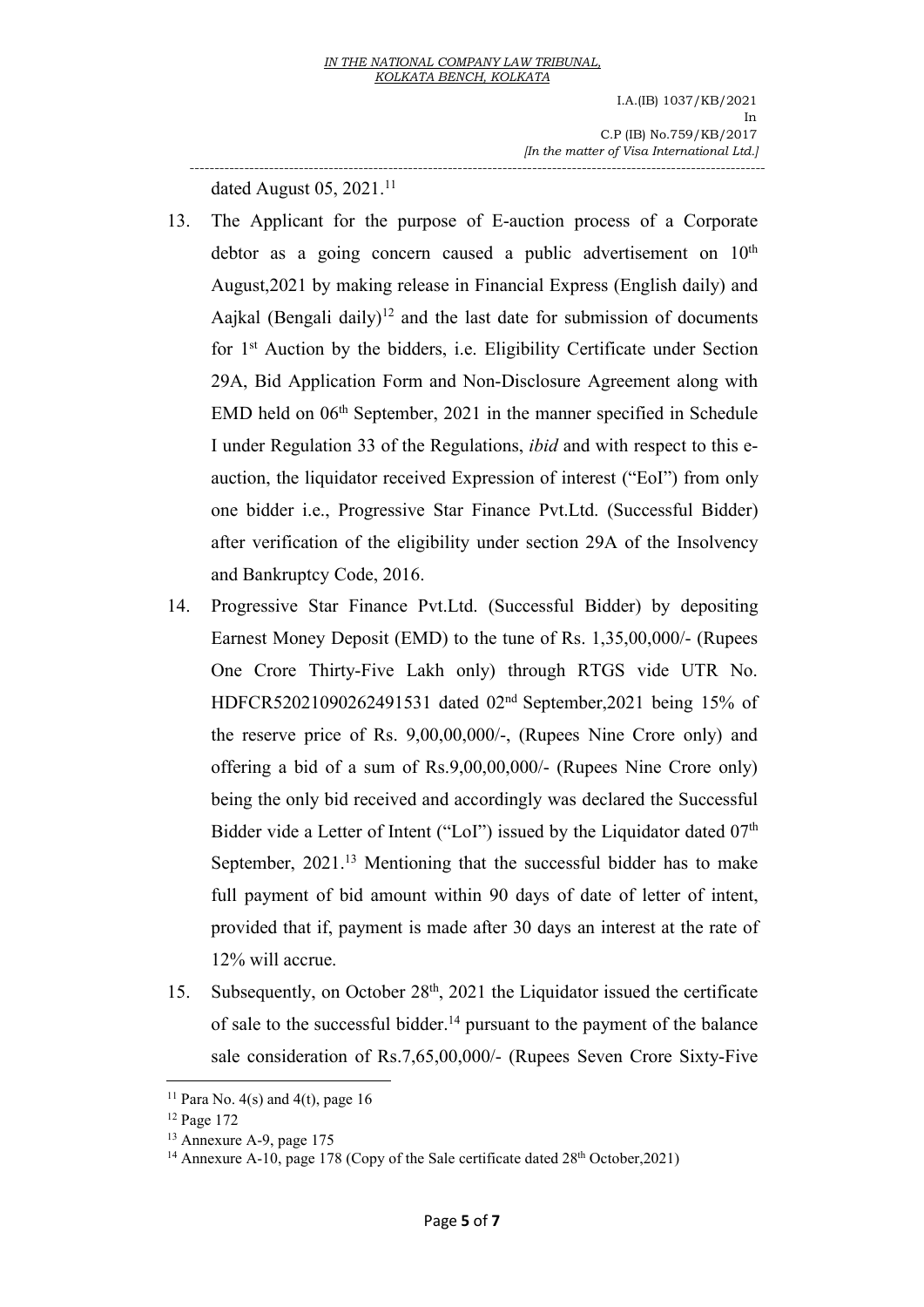-------------------------------------------------------------------------------------------------------------------- Lakh only) to the Liquidation account opened dated 21<sup>st</sup> August, 2021 maintained by the Liquidator with State Bank of India, Account Number. 40381009205 in the name of Visa International Limited, Branch- East Patel Nagar, New Delhi through RTGS vide UTR No. HDFCR52021100769532742 dated 07 th October,2021.

- 16. The applicant submitted that liquidator appointed vide NCLT order [15](#page-6-0) dated 11<sup>th</sup> May 2021, took steps for initiation of process of liquidation in the nature of public announcement in **Form-B** and published in Kolkata editions of Financial Express (English) and Aajkal (Bengali) dated 13<sup>th</sup> May,2021 as per Regulation 12 of Liquidation Process Regulations *ibid*. The Liquidator by this Public Announcement invited claims as per regulation 31(2) of the Liquidation Process Regulations from the stakeholder and submitted e-filed list of stakeholders dated 10<sup>th</sup> July, 2021 i.e., within 45 days from the date of receipt of claims.
- 17. In this factual context, learned Counsel appearing for the applicant, submitted that the e-auction for the purchase and takeover of the Corporate Debtor as a 'going concern' as per the Liquidation Process Regulations by the Progressive Star Finance Pvt.Ltd. (Successful Bidder) held on "As is where is basis", "As is what is basis", "whatever there is basis" and "No recourse" basis as per the E-auction Process Information Document dated 10<sup>th</sup> August, 2021, resultantly, the successful bidder was handed over all the assets of the Corporate Debtor.

We have heard the learned Counsel appearing for the Liquidator, and perused the records available.

18. The Liquidator submitted the liquidation process compliances in **Form- H** within the timeline (of 90 days) from the liquidation commencement date i.e., 11<sup>th</sup> May, 2021 in terms of Regulation 44 of the Insolvency and Bankruptcy Board of India (Liquidation Process) Regulations, 2016, attached to the application before the Adjudicating Authority.

<span id="page-6-0"></span><sup>15</sup> Annexure A-2, pages 34-57(Copy of the NCLT order)